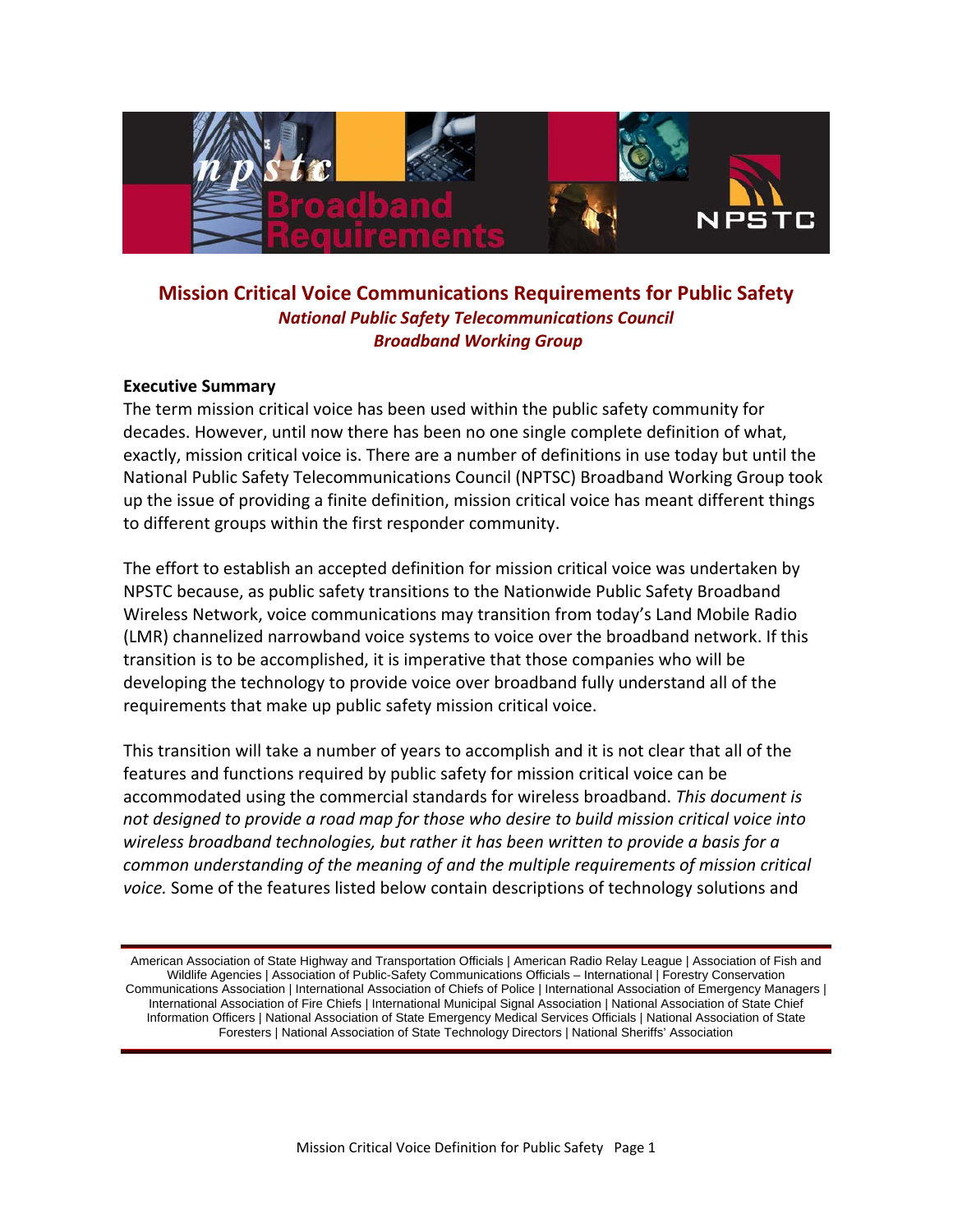functionality that are meant to provide an understanding of how these features have been addressed by today's technology, but are not meant to constrain future solutions. In order for the companies that are developing wireless broadband technologies desiring to add mission critical voice components to wireless broadband, other documents detailing actual voice requirements will be necessary. The definition herein, for example, does not provide details regarding the number of voice circuits or channels which are needed to meet the requirements of the public safety community during major incidents, nor does it detail the range requirements between devices that need to communicate with each other during these incidents. This document is intended to set the standard for the definition of mission critical voice as required by public safety in order to provide a starting point. Future revisions of this document will define the specifications and requirements that must be part of any broadband network which is to incorporate mission critical voice services.

The key elements for the definition of mission critical voice include the following:

- **Direct or Talk Around:** This mode of communications provides public safety with the ability to communicate unit‐to‐unit when out of range of a wireless network OR when working in a confined area where direct unit-to-unit communications is required.
- **Push‐to‐Talk (PTT):** This is the standard form of public safety voice communications today ‐ the speaker pushes a button on the radio and transmits the voice message to other units. When they are done speaking they release the Push‐to‐Talk switch and return to the listen mode of operation.
- **Full Duplex Voice Systems:** This form of voice communications mimics that in use today on cellular or commercial wireless networks where the networks are interconnected to the Public Switched Telephone Network (PSTN).
- **Group Call:** This method of voice communications provides communications from one‐to‐many members of a group and is of vital importance to the public safety community.
- **Talker Identification:** This provides the ability for a user to identify who is speaking at any given time and could be equated to caller ID available on most commercial cellular systems today.
- **Emergency Alerting:** This indicates that a user has encountered a life‐threatening condition and requires access to the system immediately and is, therefore, given the highest level or priority.
- **Audio Quality:** This is a vital ingredient for mission critical voice. The listener MUST be able to understand without repetition, and can identify the speaker, can detect stress in a speaker's voice, and be able to hear background sounds as well without interfering with the prime voice communications.

Each of these components, which make up the requirements for mission critical voice, is essential. In order to be able to provide mission critical voice over any type of network the definition for each of these elements must be fully understood. The balance of the paper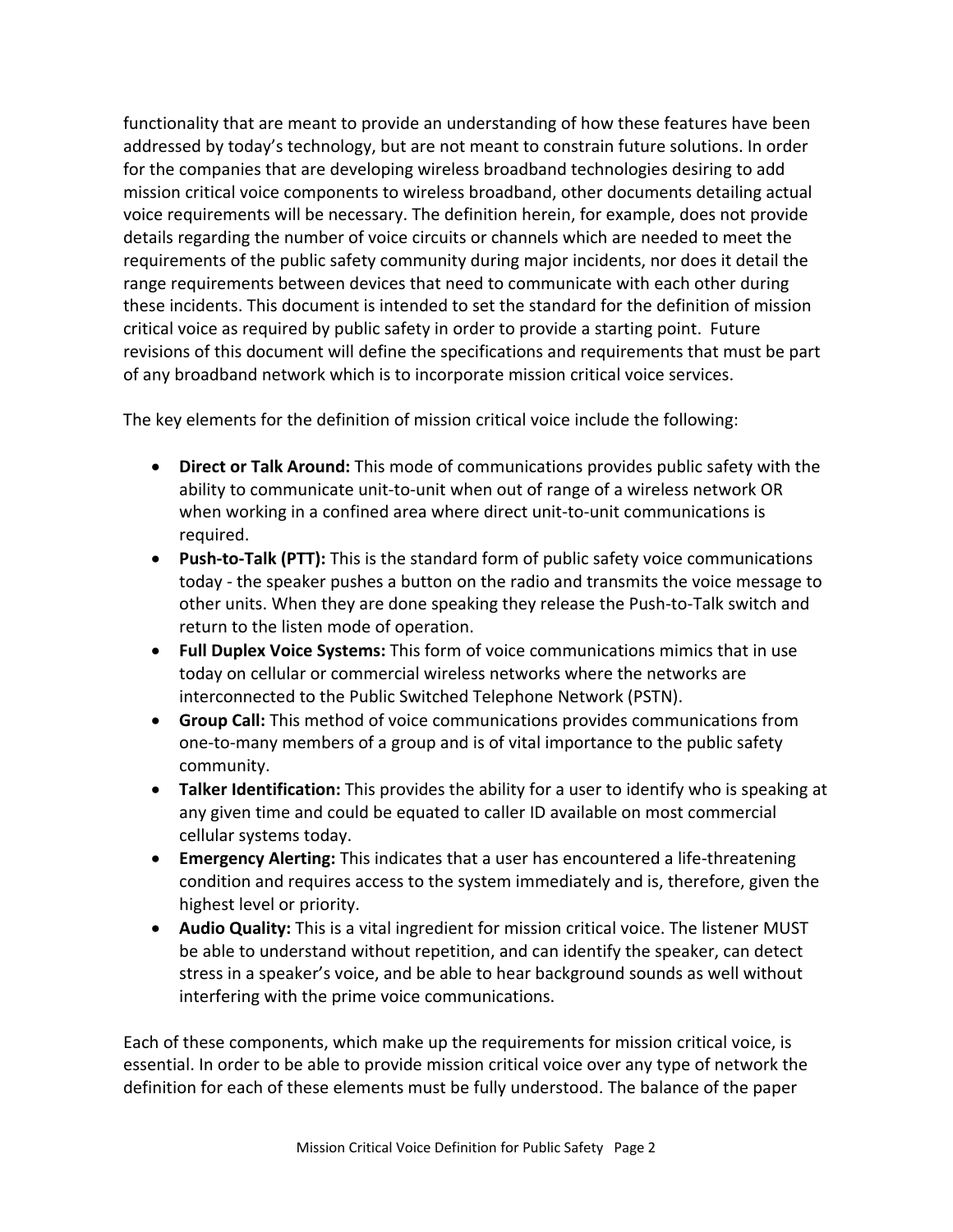discusses each of these areas in greater detail and provides a definition of each of the elements. It is, however, important to understand that for a network to fully support public safety mission critical voice communications each and every one of these elements must address part of the overall voice communications services supported by the network. A network cannot be a mission critical network without *all* of these elements.

## **Direct or Talk Around**

Direct Mode is an ad hoc form of radio communications in which both the transmitter and the receiver operate without support from infrastructure. Users cannot talk and listen simultaneously, and only one user can talk at any one time, while multiple other users in the area listen. This mode is essential to public safety operations as it allows public safety users to communicate with each other outside the existing public safety communications network coverage area.

Public safety users typically choose this mode to support tactical operations within limited operational areas. As these communications do not rely on any existing network infrastructure, it is important that the range of usability for User Equipment (UE) in this mode be established and specific requirements developed. Public safety users will consider range of usability when evaluating the use of Direct/Talk Around mode.

A typical example of the Direct/Talk Around mode would be a Fire Department unit responding to a wildfire outside the network coverage area or at a structure. In the former example, the firefighters' radios would no longer have access to a network repeater or trunked radio base station, and therefore they would not be able to communicate on their network channel. The latter example of a structure fire would allow personnel to communicate within the structure to coordinate their actions when network access is poor or non‐existent. By switching their radios to Direct/Talk Around mode, the firefighters would now be able to communicate in simplex mode, radio‐to‐radio; however, they would have no contact to other users on the network. Once they leave the scene or exit the building and return to network coverage, the firefighters would switch their radios from Direct/Talk Around mode back to the network channel and resume normal operation.

An example of an upgraded Direct/Talk Around capability would provide the ability, at the system level, to enable a radio to automatically switch to a predefined Direct/Talk Around channel when it detects that it no longer has a connection to the network. An audible or visual alert would let the user know that they are now out of the coverage area and on the Direct/Talk Around channel. When the radio returns to the network, it would then automatically switch back to the last channel or talkgroup it was on before leaving the network. This would be a feature that the network administrator could either enable or disable based upon the agency's policies.

# **Push‐to‐Talk (PTT) Voice Systems**

Mission critical Push‐to‐Talk (PTT) voice systems utilized by public safety personnel allow them to selectively and sequentially transmit messages to one another, either on a one‐to‐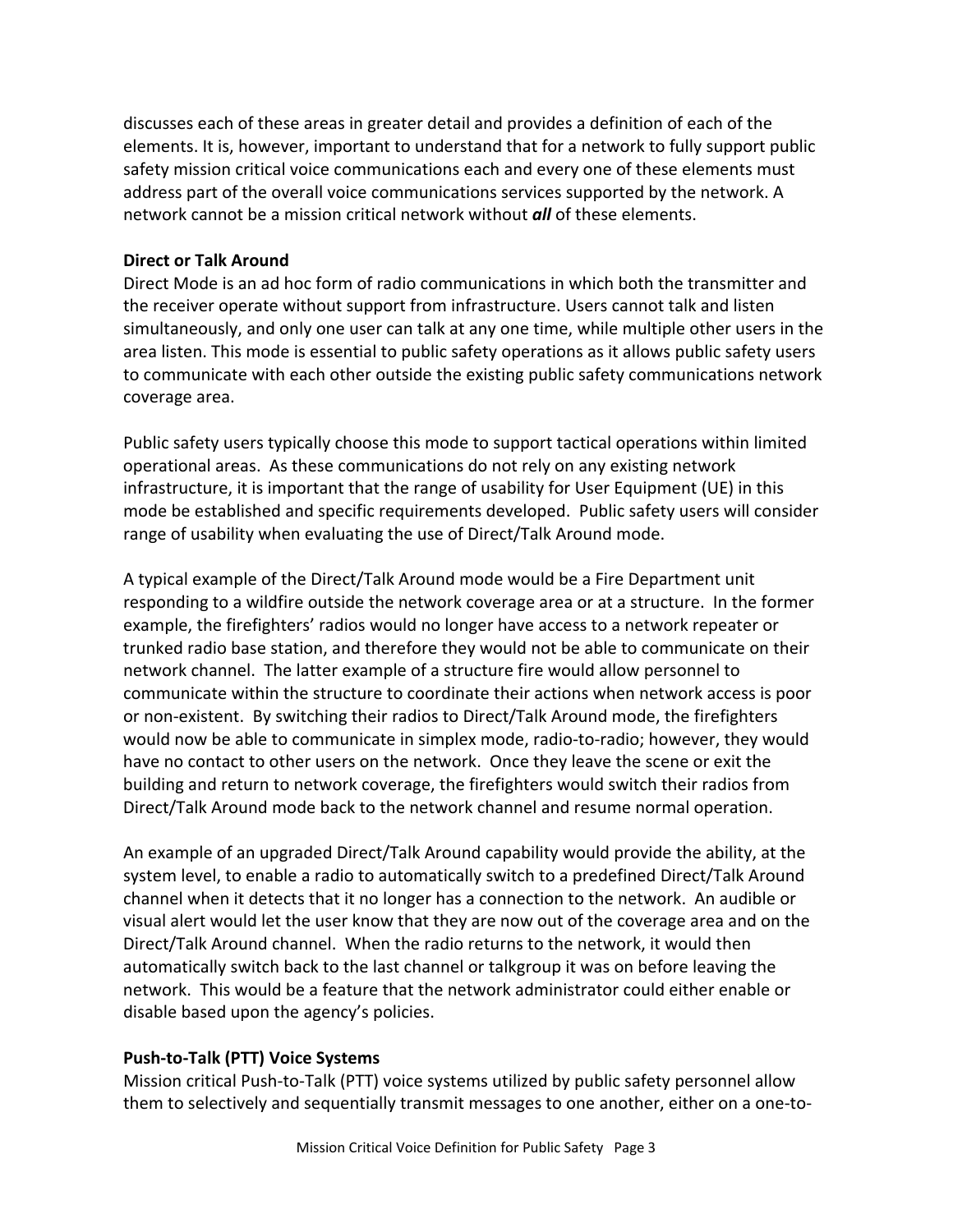one or one‐to‐many basis.

The sequence of events for normal PTT operation is as follows: A user wishing to speak on a particular voice path listens to that voice path, and when no one else is speaking, the user presses a button either on the radio itself or on a remote control device. The user device may communicate channel grant or denial status to the user via visual and/or audio cues. When the user is finished speaking, he releases the PTT button, which places the radio in the listen mode. This action makes the voice path available so that another user on the same voice path may speak. Often, the system provides the identity of the speaker to listeners via a digital display.

Uses for mission critical voice include but are not limited to:

- Announcing incidents to responding agencies or individuals;
- Requesting and/or assigning resources to events;
- Declaring an emergency and requesting assistance by field units;
- Announcing or updating incident, unit, or agency status; and
- Coordinating responses and activities.

# **Full Duplex Voice Systems**

Public safety personnel often switch between half duplex mission critical PTT systems and full duplex wireless voice systems (usually cellular), which are interconnected to the Public Switched Telephone Network (PSTN.)

When using a full duplex<sup>1</sup> voice system, once a conversation begins, the voice path remains open for all parties to communicate simultaneously, without regard to whether another user is currently speaking. Multiple users can talk and listen at the same time, meaning they can "talk over" one another. A voice call is ended when all users finish their conversation by terminating the call on their subscriber devices. Public safety users increasingly rely on cellular‐style voice systems in mission critical situations to communicate with parties outside their own PTT systems, including citizens with emergencies, language translation services, and other outside agencies providing service to an incident or event. Even within an individual responder agency, full duplex conversations carry detailed or more fluid conversations than are easily achievable in half duplex PTT systems.

Many users assume full duplex cellular‐style conversations cannot be monitored using scanners and are usually not recorded. In reality, although almost all full duplex commercial wireless networks employ digital modulation and may be difficult to monitor, they are not truly secure communications, since they are not encrypted.

 $1$  Simplex (or half-duplex) communications means only communicating in one direction at a time between two or more participants, where full duplex means simultaneous bi-directional communications amongst two or more participants.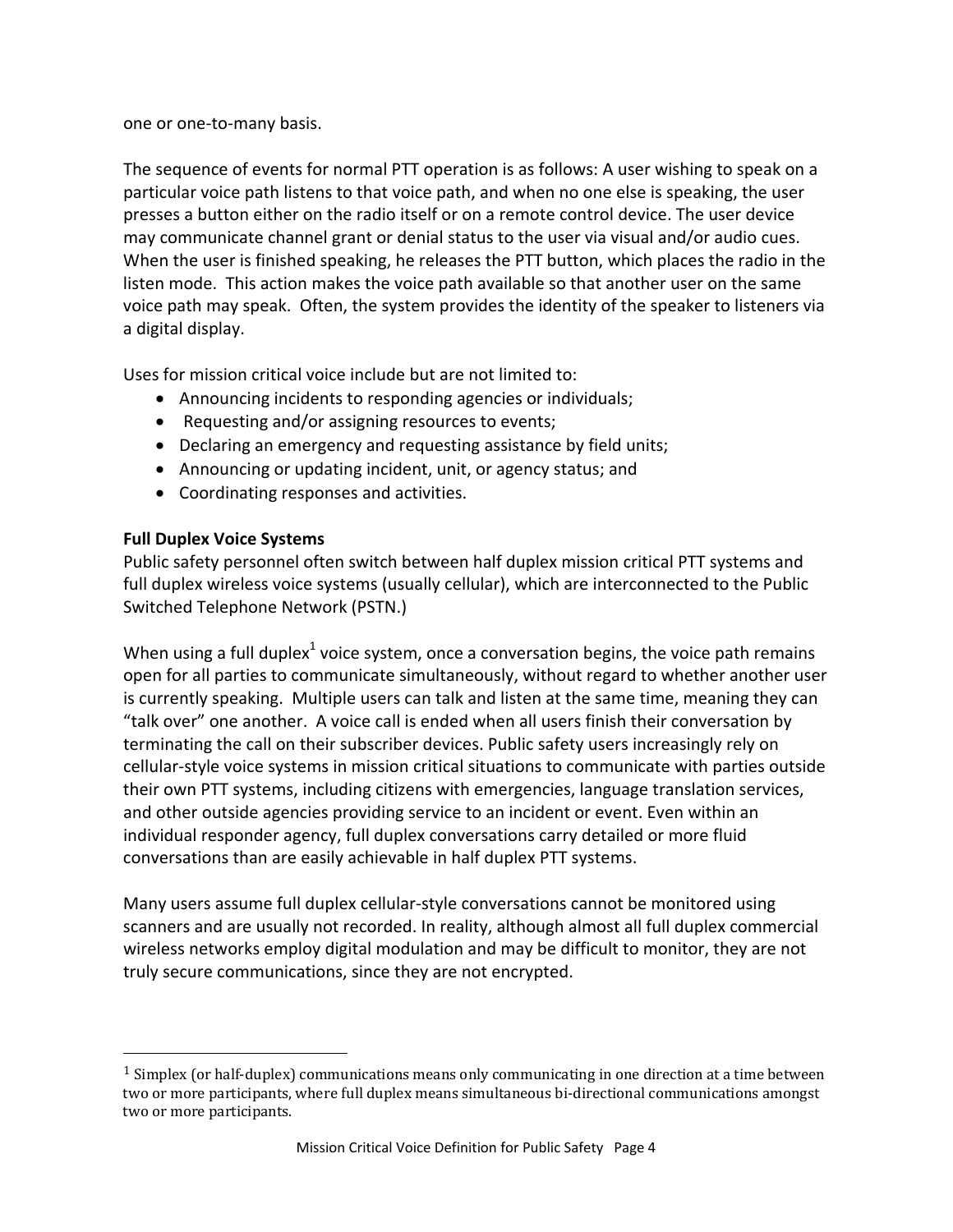Ideally, both half duplex PTT systems and full duplex voice systems used by public safety agencies should provide a method for ensuring voice privacy if desired by system implementers. In such systems, voice privacy should be assigned to a voice path or user selectable voice path prior to the start of the conversation.

#### **Group Call**

Group call provides one‐to‐many communication between members of a talkgroup. The user may manually control his/her participation in a talkgroup by selecting a specific talkgroup of interest. Talkgroup membership may also be infrastructure driven where existing talkgroups are patched together to form a new group. In this case, the system may optionally provide the ability to delay the start of a call until all the relevant members of a talkgroup are idle. Talkgroups may consist of 10's or even 100's of users concentrated at a single location or distributed over a large geographic area.

Today, a group call employs half duplex voice, using an infrastructure component to limit voice conversations to one talker at a time. Conference calls with no floor arbitration and duplex voice calls are also possible but issues with intelligibility may arise when multiple simultaneous talkers are mixed together. In addition, many users employ encryption to protect their voice communications from being intercepted.

For mission critical applications, users have an expectation of "immediate" communication with their dispatch or command center and little to no end-to-end audio delays. In order to provide a predictable and consistent experience, spectrum and other resources must be acquired for all talkgroup members (or a critical subset) before permission to talk is granted by the system. If resources are not available at the start of a call, a call request may be granted, denied, or temporarily busied depending on resource availability and system policy. This may require that other active talkgroup calls be preempted to free up resources due to emergency conditions or other priorities. There is also the expectation that once a call is granted, the resources will continue to be available until the call is ended and a call back timer expires.

A scan feature provides the ability to monitor several conventional channels and/or trunked talkgroups, including talkgroups associated with other systems, without having to change modes on the subscriber unit. The scan feature typically supports primary and secondary priority modes.

Talkgroups may also have data features directed towards the group members. These may include identification of the current talker as well as alarms, status, messages, and alerts.

Mobile radios, portable radios, and wired consoles are used for talkgroup communications. Mobile and portable radios normally have specialized controls for PTT and group selection as well as a microphone and speaker. Portable radios often have external speaker microphones optimized for radio operation on the user's belt or in another location away from the user's head. Wired consoles typically support multiple simultaneous calls, as well as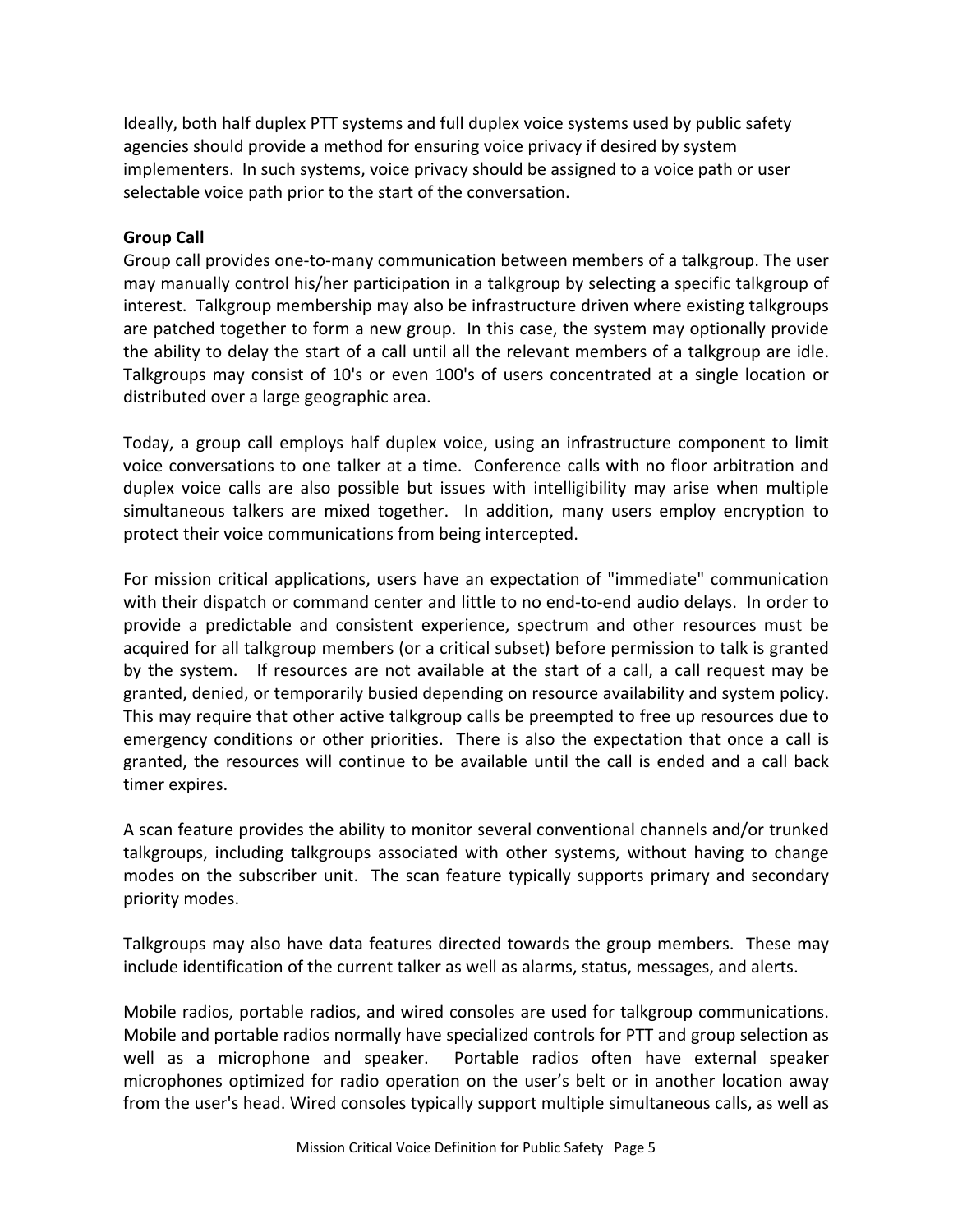the ability to patch and otherwise manage talkgroups. Consoles may also be configured to prioritize their transmit audio over talkgroup members in the field equipped with portable or mobile radios<sup>2</sup>.

### **Talker Identification**

Talker identification is considered a mission critical voice feature. Talker identification provides the ability for a user to identify who is speaking given information provided to the listener through the device. This information may be comprised of alphanumeric characters and/or may contain the UE ID and/or any customized character string designated by public safety users for a given UE.

### **Emergency Alerting**

Emergency call alerting and activation indicates that a user has encountered a life‐ threatening condition and requires access to the system or a system's talkgroup immediately. This may require that another user or talkgroup member be instantly removed from the system or system talkgroup. This feature has the highest level of priority and is referred to as ruthless preemption. Activation of the emergency alert is typically achieved by momentarily depressing a button on the subscriber unit or devices attached to the subscriber unit such as a lapel microphone, wireless tether, or other device. The emergency function is typically deactivated either by resetting the activation button on the subscriber unit or by a console operator monitoring the talkgroup. Upon activation of the emergency feature, the subscriber unit transmits its location in standard coordinates (e.g., NAD83, NMEA 0183, etc.) to the console operator monitoring the talkgroup. In addition, the subscriber unit may transmit other data such as video or telemetry.

Once activated, today's emergency alerting function alerts members of a talkgroup (or multiple talkgroups) to the presence of a life-threatening emergency by the activation of audio and visual cues such as an emergency tone and text or other visual indicators. If the subscriber unit is set for vibrator alerting, the audio emergency alarm overrides the vibrating notification, alerting other users of the emergency condition.

The microphone of the subscriber unit declaring an emergency is capable of transmitting voice and/or data for a predetermined number of seconds without the user depressing a push‐to‐talk button. This feature is sometimes referred to as a "hot mike." In such cases, the dispatch console operator shall have the ability of overriding the open or hot microphone of the user declaring the emergency and communicate with members of the talkgroup(s) in which the emergency has been declared. The activation of an emergency, as well as all data related to the activated emergency, shall be recorded in the system's operating log of system events and conditions.

If a member of a talkgroup is transmitting voice and/or text during the time in which an

 $<sup>2</sup>$  As indicated in the Executive Summary, the current day examples for group communications are not</sup> meant to be constraining for future needs, but simply included to provide additional context.